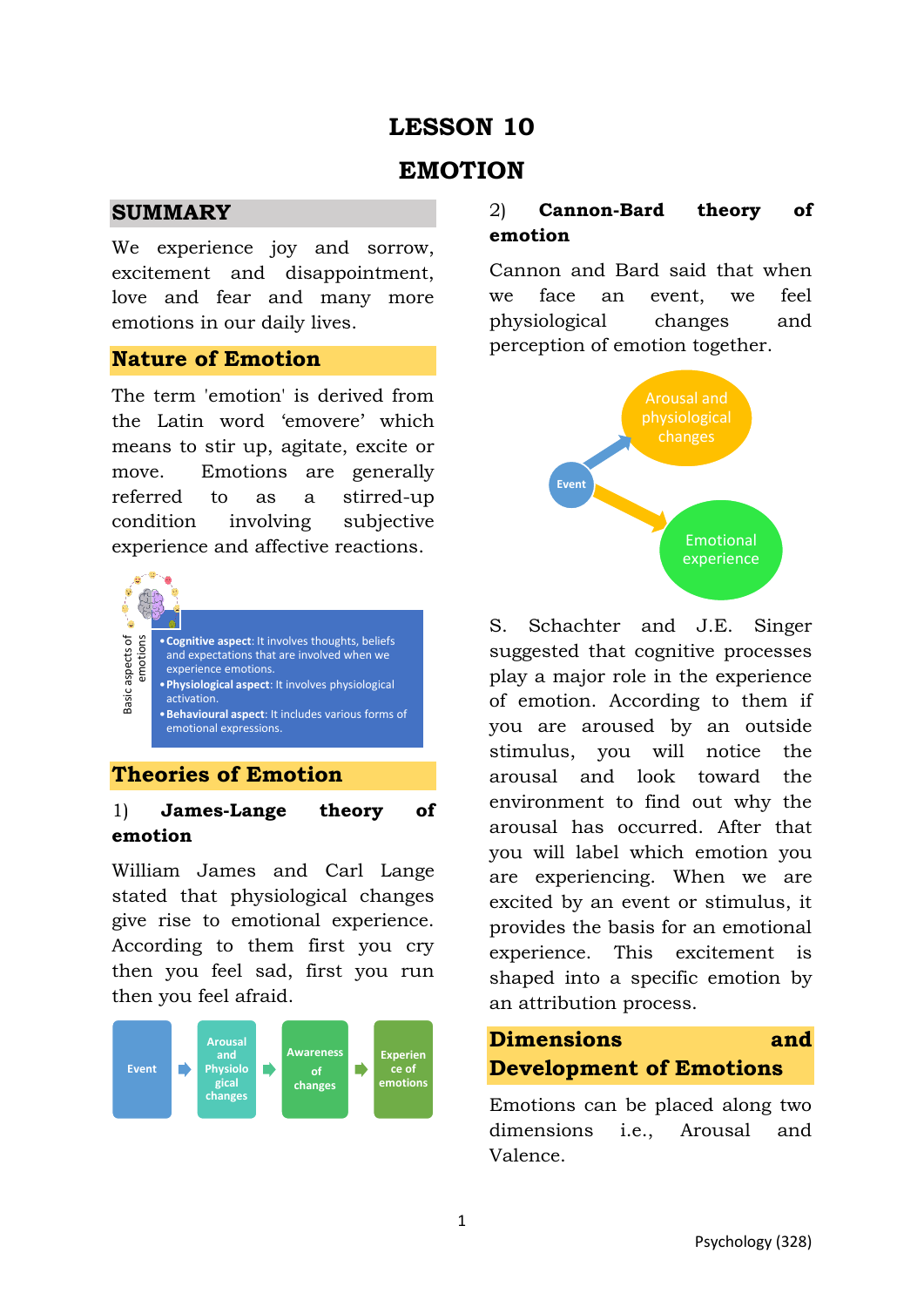Although the general ability to respond emotionally is present at birth, emotional development is due to maturation and learning.

The role of learning in emotional development becomes clear if we notice emotional expressions peculiar to some cultures. E.g.- in Indian culture, fathers don't show their affection openly to children because it's not welcomed whereas there are no such inhibitions in Western culture.

| <b>Features</b><br>nf<br><b>Emotions</b> | You will experience an emotion<br>when any of your basic needs are<br>not satisfied or challenged. You also<br>experience positive emotion on<br>satisfaction of a need                                  |
|------------------------------------------|----------------------------------------------------------------------------------------------------------------------------------------------------------------------------------------------------------|
|                                          | Under the influence of an emotion<br>you experience physiological<br>changes such as facial expressions,<br>gestures, change in the rhythm of<br>the heartbeat, blood pressure, and<br>breathing pattern |
|                                          | Your thinking, reasoning, memory<br>and other psychological functions<br>are affected by emotions                                                                                                        |
|                                          | During an emotional state<br>tremendous amount of energy is<br>released which helps facing critical<br>situations                                                                                        |
|                                          | Both maturation and learning play<br>an important role in development<br>and expression of emotions                                                                                                      |
|                                          | When you have pleasant emotional<br>experiences, you will be in positive<br>mood. In contrast, unpleasant<br>emotional experiences would lead to<br>negative moods                                       |
|                                          | The experience of emotion can first<br>increase your performance to some<br>extent but if heightened and<br>prolonged it will decrease the level<br>of performance                                       |

## **Relationship between Motivation and Emotion**

Motivation is present along with emotion in every day experience in our life. You are motivated to do things which give pleasant emotional experiences and avoid doing things which make you unhappy or sad. Emotions provide energy for motives. The stronger the emotion, the greater will be the level of motivation. The more you get angry the more you fight.

## **Emotion and Physiology**

During emotional experience a number of physiological systems are involved. The organs which are closely related with emotional experiences are:

**Adrenal glands** - These glands are located near the kidneys. They secrete a hormone called adrenalin which regulates the emotional arousal. The secretion of adrenalin causes- dilation of air passage of lungs, increase in heart beat and blood pressure and slowing down of digestive process. These glands play a significant role in preparing the organism for emergency reactions. These are stimulated by hypothalamus through sympathetic nervous system to release adrenalin.

**Autonomic nervous system** – it is of two types-

1) **Sympathetic nervous system** – it is active during aroused states and prepares the body for mobilisation of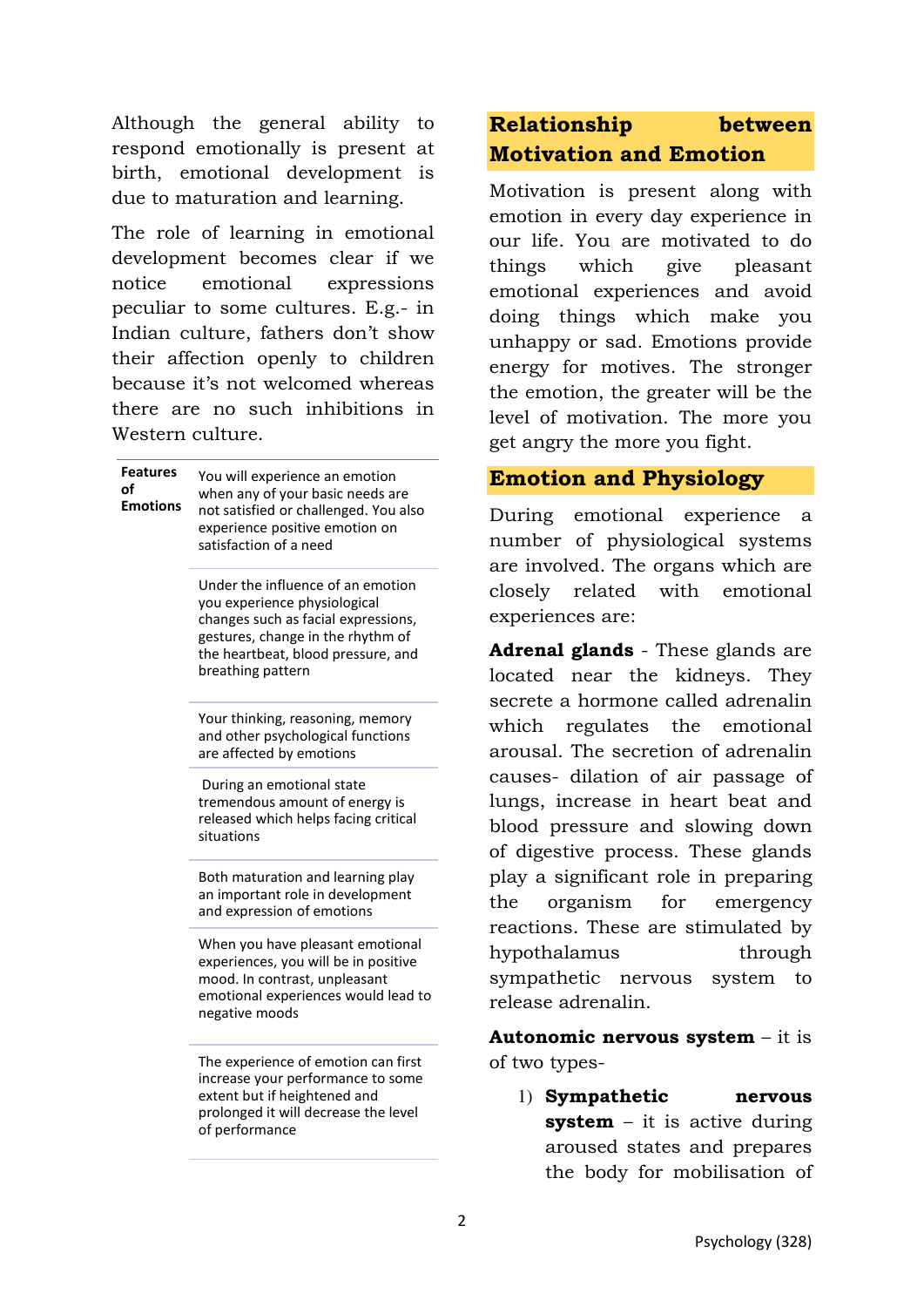actions needed in various situations. It brings about the dilation of the pupil, increased sweating and heartbeat, dryness of mouth etc.

2) **Parasympathetic nervous system** - Activation of this system decreases the heart rate and blood pressure and increases digestive activity. All the changes caused by sympathetic system during emotional arousal are brought back to a normal state of functioning (calm and relaxed) by this system.

**Hypothalamus** - The physiological expressions during emotion are activated by hypothalamus. It sends impulses to muscles and glands.

**Arousal -** When we are emotional we often feel excited. This excited state is an aroused state. The degree of arousal is measured by heart rate, blood pressure, breathing pattern, pupil size and skin conductance.

### **Organism Functioning During Emotional Arousal**

#### Physical changes- facial expressions

Physiological changes - heartbeat, pulse rate, prespiration

Psychological changes - Thought pattern, perception and memory etc.

#### **Expression of Emotions**

We reveal our felt emotions in bodily responses and in expressive behaviours.

Facial expressions are important for the communication that takes place non-verbally. Facial gestures are found to differ across cultures. However, researchers have shown certain universal facial language for basic emotions.

In India, Sage Bharata Natyashastra described eight major emotions in Natyashastra, also called 'rasas' meaning aesthetic relish.

The key forms of emotional expression include the following:



#### **Major Emotions**

**Fear** - Fear is caused by situations which are perceived as physically threatening. The situations that produce fear change with age. Maturation and personal experiences contribute to the development of fear. Fear can also be developed through conditioning. Unfounded fears or extreme fear of something is called phobia.

**Anxiety** - Anxiety is a state of painful discomfort of mind. During anxiety a vague fear or apprehension occurs. The sense of anxiety can be an unconscious